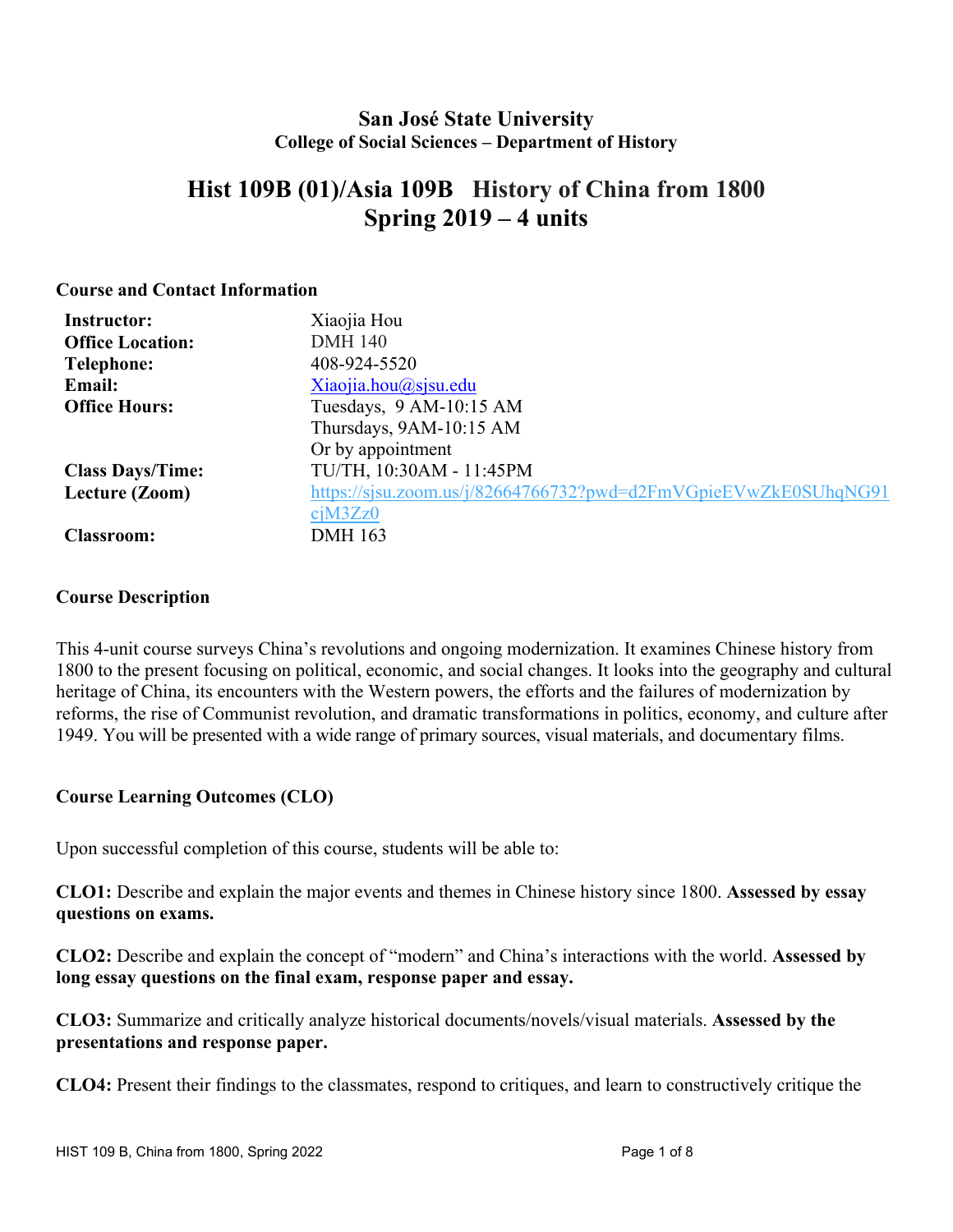work of other classmates. **Assessed by presentations and class discussion.** 

**CLO5:** Write historical essays with a strong thesis and clear evidence of historical thinking. **Assessed by essay questions on exams, response paper, essay proposal and essay writing.** 

## **Required Texts/Readings**

### **Textbooks**

Jonathan D. Spence, *The Search for Modern China* (Third Edition) Jung Chang, *Wild Swan: Three Daughters of China*. Any Edition.

### **Other Readings**

Additional documents and articles will be posted on the Canvas site, as indicated by \* in the syllabus. Doing the reading assigned for each class before coming to class is necessary to benefit from what we do in class. The tentative course schedule indicates details on the readings and the dates by which reading assignments must be completed.

## **Library Liaison**

The History Department Library Liaison is Nyle Monday (nyle.monday@sjsu.edu). Contact him for help with any library assignments in your History classes. His telephone number is (408) 808-2041.

## **Course Requirements and Assignments**

Success in this course is based on the expectation that students will spend, for each unit of credit, a minimum of 45 hours over the length of the course (normally three hours per unit per week) for instruction, preparation/studying, or course related activities, including but not limited to internships, labs, and clinical practica. Other course structures will have equivalent workload expectations as described in the syllabus.

### **Final Examination or Evaluation**

### **Exams. Two mid-term exam and one final exam.**

**Reading Response Paper.** You need to write one response paper for *The True Story of Ah Q,* discussing what kinds of Chinese characters Ah Q represented. Three pages.

**Essay Proposal.** Write a brief narrative describing your topic and how you find materials relevant to that topic. You are strongly encouraged to consult with the instructor during office hours on your essay proposal.

**Final Essay.** This essay is to illuminate aspects of life in China since 1800 (possible choices include social relations, communism, gender, wars…), building upon your proposal. It should include an introduction; historical narrative and analysis supporting your thesis; a conclusion; and a source bibliography. Six pages.

**Oral Presentation.** Each student is also required to make a 10-minute in-class presentation on most recent news on China. In reporting the news, the presenter should synthesize news stories. If necessary the presenter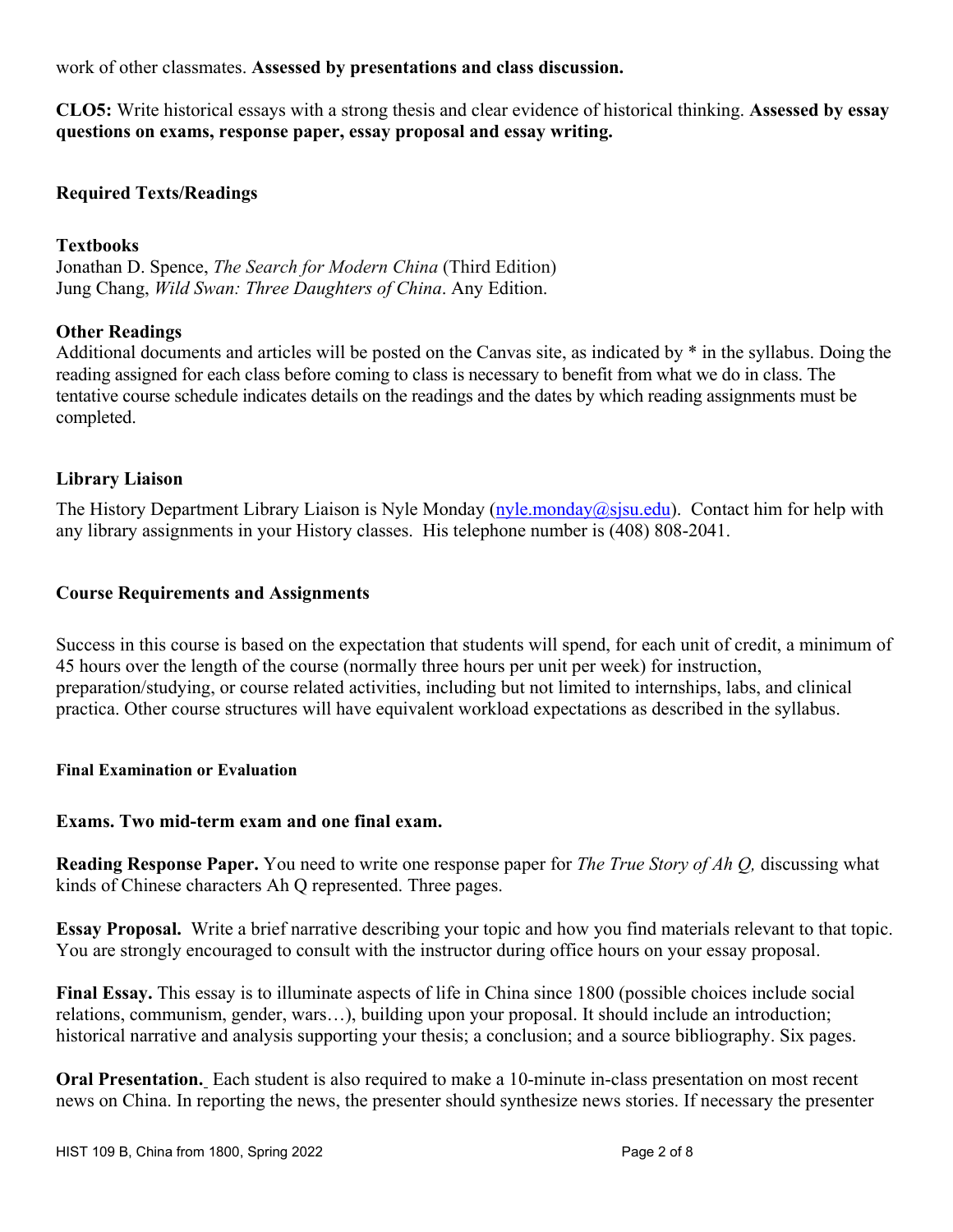should also provide some background information to help the class understand the story better. After each presentation there will be a short period in which the presenter responds to questions or comments from the audience.

All written assignments, with the exception of exams, must be typed, double-spaced, in 12-point Times New Roman font (or an equivalent font), and have one-inch margins. Written assignments will be graded on both content and composition.

## **Grading Information**

| <b>Total</b>        | 1000 points |  |
|---------------------|-------------|--|
| Class participation | 100 points  |  |
| Presentation        | 100 points  |  |
| Final exam          | 240 points  |  |
| Essay               | 150 points  |  |
| Essay proposal      | 50 points   |  |
| Response paper      | 100 points  |  |
| Two midterm exams   | 260 points  |  |
|                     |             |  |

| Grade          | Points      | Percentage |
|----------------|-------------|------------|
| $\overline{A}$ | 930 to 1000 | 93 to 100% |
| A minus        | 900 to 929  | 90 to 92%  |
| B plus         | 860 to 899  | 86 to 89 % |
| B              | 830 to 859  | 83 to 85%  |
| <b>B</b> minus | 800 to 829  | 80 to 82%  |
| $C$ plus       | 760 to 799  | 76 to 79%  |
| $\mathcal{C}$  | 730 to 759  | 73 to 75%  |
| $C \, minus$   | 700 to 729  | 70 to 72%  |
| $D$ plus       | 660 to 699  | 66 to 69%  |
| D              | 630 to 659  | 63 to 65%  |
| $D$ minus      | 600 to 629  | 60 to 62%  |

### **Classroom Protocol**

All students are expected to attend two lectures each week and complete all assignments. Please come to the class having completed the readings for that day. Bear in mind that active participation means asking good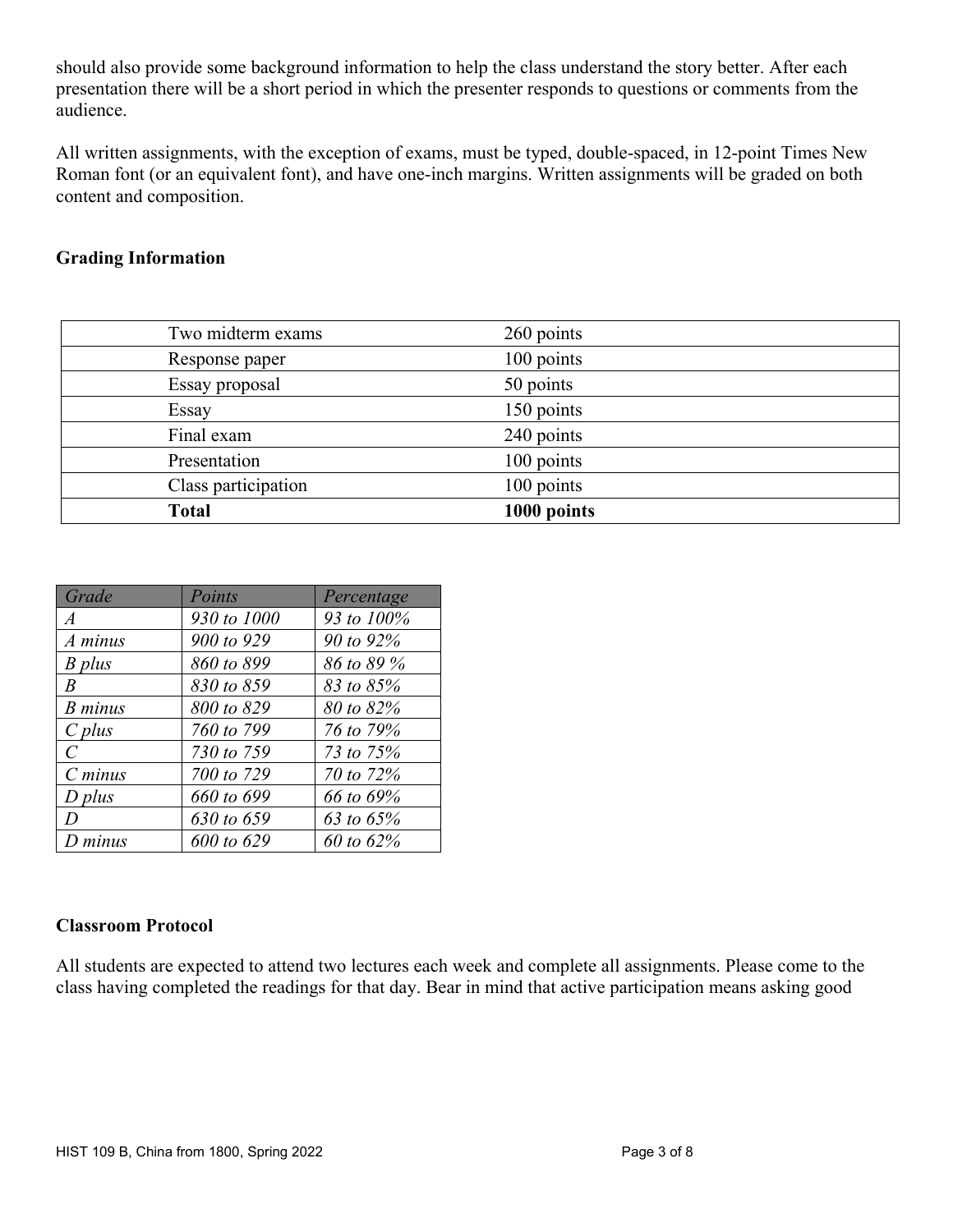questions as well as proposing good answers. If you cannot attend a lecture, it is your responsibility to find out what you have missed.

## **University Policies**

Per University Policy S16-9, relevant university policy concerning all courses, such as student responsibilities, academic integrity, accommodations, dropping and adding, consent for recording of class, etc. and available student services (e.g. learning assistance, counseling, and other resources) are listed on **Syllabus Information** web page (https://www.sjsu.edu/curriculum/courses/syllabus-info.php). Make sure to visit this page to review and be aware of these university policies and resources.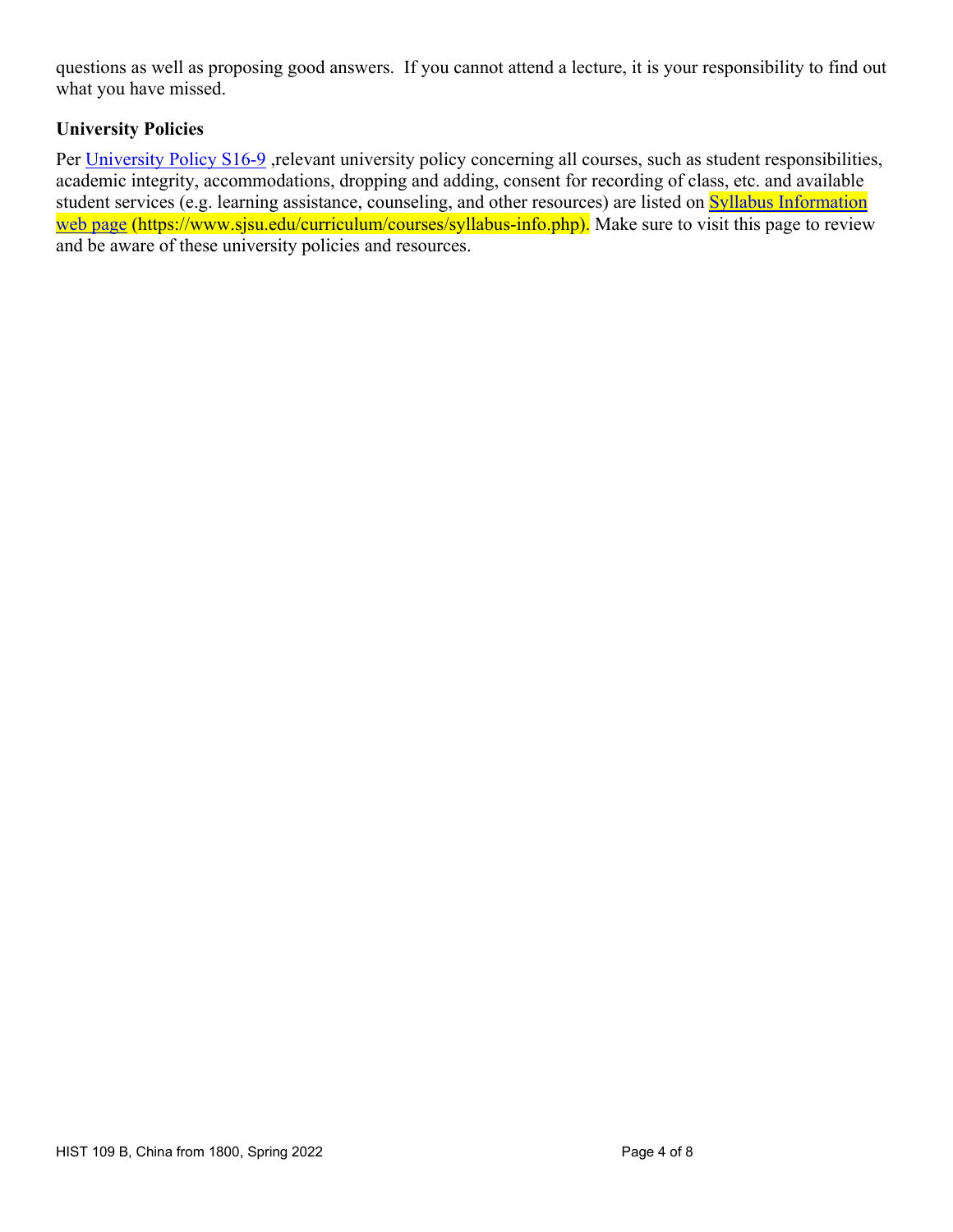## **HIST/ASIA 109B: History of China from 1800 / Spring 2019**

# **Course Schedule**

**All dates and assignments in this syllabus are subject to modification. Any changes will be announced during the class.** 

| Week           | <b>Date</b> | <b>Topics, Readings, Assignments, Deadlines</b>                                                                                                                                   |
|----------------|-------------|-----------------------------------------------------------------------------------------------------------------------------------------------------------------------------------|
| 1              | Jan 27      | Introduction                                                                                                                                                                      |
| $\overline{2}$ | Feb 1       | The Long $18th$ century<br>Readings:<br>The Search for Modern China, Chapter 5-6<br>"Political Economy and Ecology on the Eve of Industrialization"*                              |
| $\overline{2}$ | Feb 3       | China in Crises<br>Readings:<br>The Search for Modern China, Chapter 7-8<br>"Mid-century Rebels"*                                                                                 |
| 3              | Feb 8       | Reform, Treaties and New Tensions<br>Readings:<br>The Search for Modern China, Chapter 9-10<br>"Liang Qichao on His Trip to America"*                                             |
| 3              | Feb 10      | The End of Qing Dynasty<br>Readings:<br>The Search for Modern China, Chapter 11                                                                                                   |
| $\overline{4}$ | Feb 15      | 1911 Revolution and the New Republic<br>Readings:<br>The Search for Modern China, Chapter 12<br>Chapters from China in Revolutions*                                               |
| $\overline{4}$ | Feb 17      | May Fourth Movement and Communists in Early Years<br>Readings:<br>The Search for Modern China, Chapter 13<br>The True Story of Ah $Q^*$<br>Response paper due (online submission) |
| 5              | Feb 22      | First Mid-term Exam (Online)                                                                                                                                                      |
| 5              | Feb 24      | The Fractured Alliance<br>Readings:                                                                                                                                               |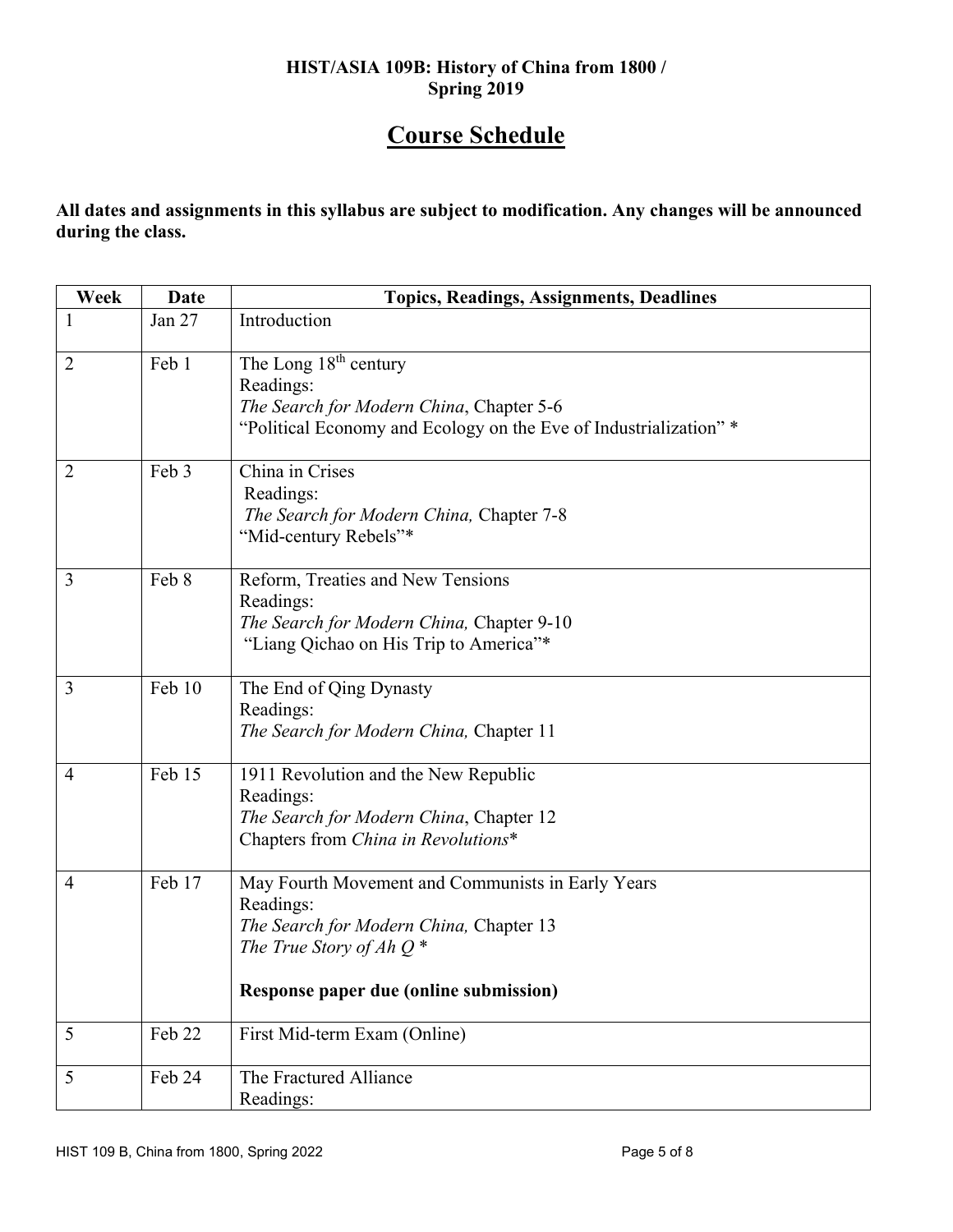| Week | <b>Date</b> | <b>Topics, Readings, Assignments, Deadlines</b>                                                                                                                     |
|------|-------------|---------------------------------------------------------------------------------------------------------------------------------------------------------------------|
|      |             | The Search for Modern China, Chapter 14<br>Mao Zedong, "Report on the Peasant Movement in Hunan"*                                                                   |
| 6    | March 1     | Guomindang in Power<br>Readings:<br>The Search for Modern China, Chapter 15<br>Wild Swan: Three Daughters of China                                                  |
| 6    | March 3     | Urban Life in the 1930s<br>Readings:<br>Wild Swan: Three Daughters of China                                                                                         |
| 7    | March 8     | <b>Communist Survival</b><br>Readings:<br>The Search for Modern China, Chapter 16<br>"Mao's Talks at the Yan'an Forum"*                                             |
| 7    | March 10    | The war with Japan<br>Readings:<br>The Search for Modern China, Chapter 17<br>Wild Swan: Three Daughters of China: Chapter 5-6                                      |
| 8    | March 15    | The Fall of the Guomindang<br>Readings:<br>The Search for Modern China, Chapter 18<br>Wild Swan: Three Daughters of China                                           |
| 8    | March 17    | The Birth of the People's Republic<br>Readings:<br>The Search for Modern China, Chapter 19<br>Wild Swan: Three Daughters of China<br>Documents on the Birth of PRC* |
| 9    | March 22    | China in the early 1950s<br>Readings:<br>The Search for Modern China, Chapter 20<br>Wild Swan: Three Daughters of China<br>"Shanghai Little Men" *                  |
| 9    | March 24    | China in the 1950s<br>Readings:<br>The Search for Modern China, Chapter 20<br>Wild Swan: Three Daughters of China<br>Documents on the Hundred Flowers Movement *    |
| 10   | March 29    | Spring Break, No Class                                                                                                                                              |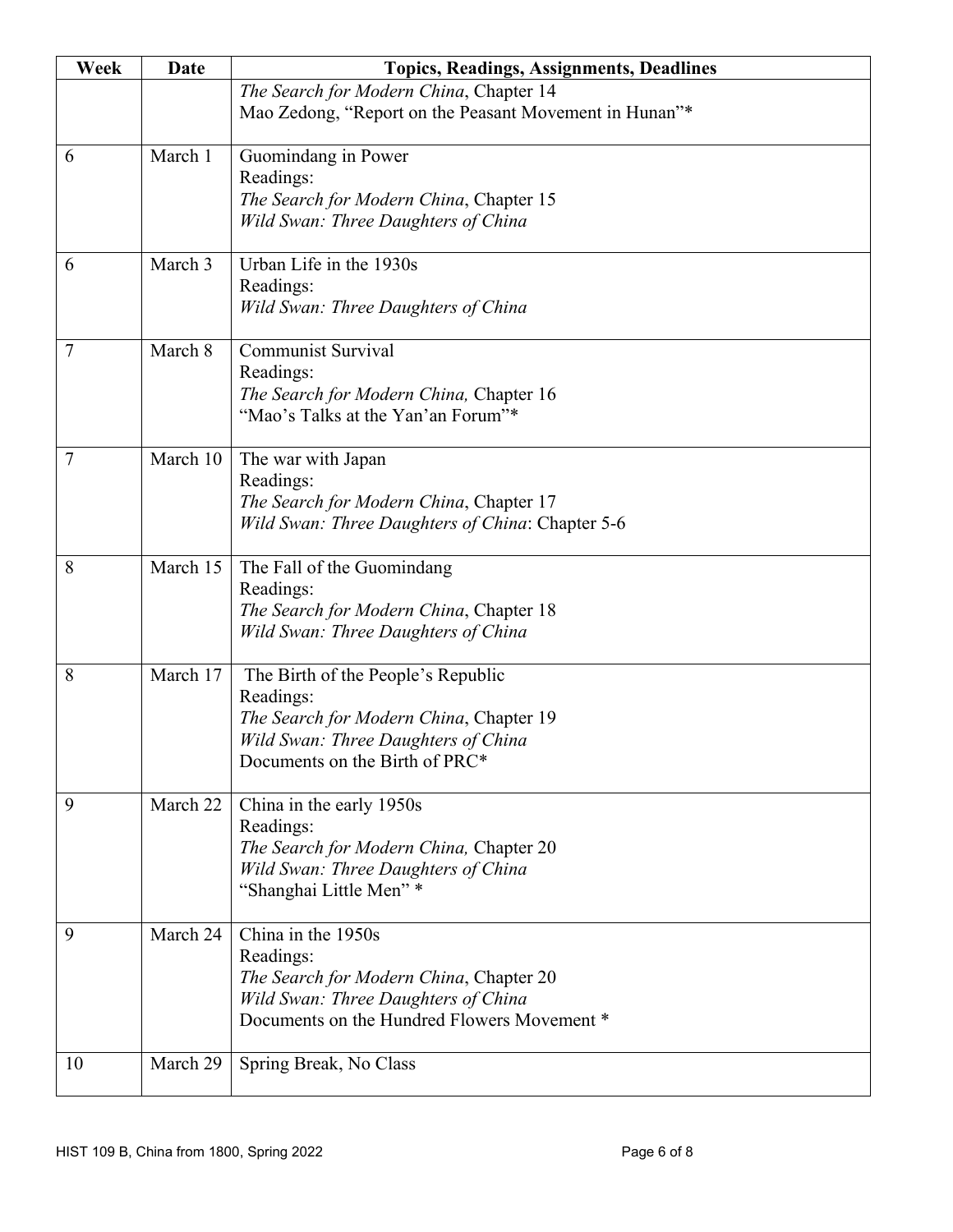| Week | <b>Date</b> | <b>Topics, Readings, Assignments, Deadlines</b>                                             |
|------|-------------|---------------------------------------------------------------------------------------------|
| 10   | March 31    | Spring Break, No Class                                                                      |
| 11   | April 5     | Great Leap Forward and the Famine                                                           |
|      |             | Readings:                                                                                   |
|      |             | The Search for Modern China, Chapter 21                                                     |
|      |             | "Food Augmentation Methods"*                                                                |
| 11   | April 7     | The Search for Modern China, Chapter 22                                                     |
|      |             | Wild Swan: Three Daughters of China, Chapter 14-17<br>Documents on the Cultural Revolution* |
|      |             |                                                                                             |
|      |             | <b>Essay Proposal Due (online submission)</b>                                               |
| 12   | April 12    | To live                                                                                     |
| 12   | April 14    | Second Mid-term Exam (Online)                                                               |
| 13   | April 19    | China in the 1970s                                                                          |
|      |             | Readings:                                                                                   |
|      |             | The Search for Modern China, Chapter 23                                                     |
|      |             | Wild Swan: Three Daughters of China                                                         |
| 13   | April 21    | The Demise of Mao and Rise of Deng Xiaoping                                                 |
|      |             | Readings:                                                                                   |
|      |             | The Search for Modern China, Chapter 24<br>Documents on reforms*                            |
|      |             |                                                                                             |
| 14   | April 26    | China in the 1980s                                                                          |
|      |             | Readings:                                                                                   |
|      |             | The Search for Modern China, Chapter 25<br>The Death Song of the River, Introduction *      |
|      |             |                                                                                             |
| 14   | April 28    | The Tian'anmen Incident I                                                                   |
|      |             | Readings:<br>Documents on Tian'anmen Incident*                                              |
|      |             |                                                                                             |
| 15   | May 3       | The Tian'anmen Incident II                                                                  |
|      |             | Readings:                                                                                   |
|      |             | The Search for Modern China, Chapter 26                                                     |
| 15   | May 5       | China in the 1990s                                                                          |
|      |             | Readings:                                                                                   |
|      |             | The Search for Modern China, Chapter 27                                                     |
| 16   | May $10$    | China in the 2000s                                                                          |
|      |             | Readings:                                                                                   |
|      |             | The Search for Modern China, Chapter 28                                                     |